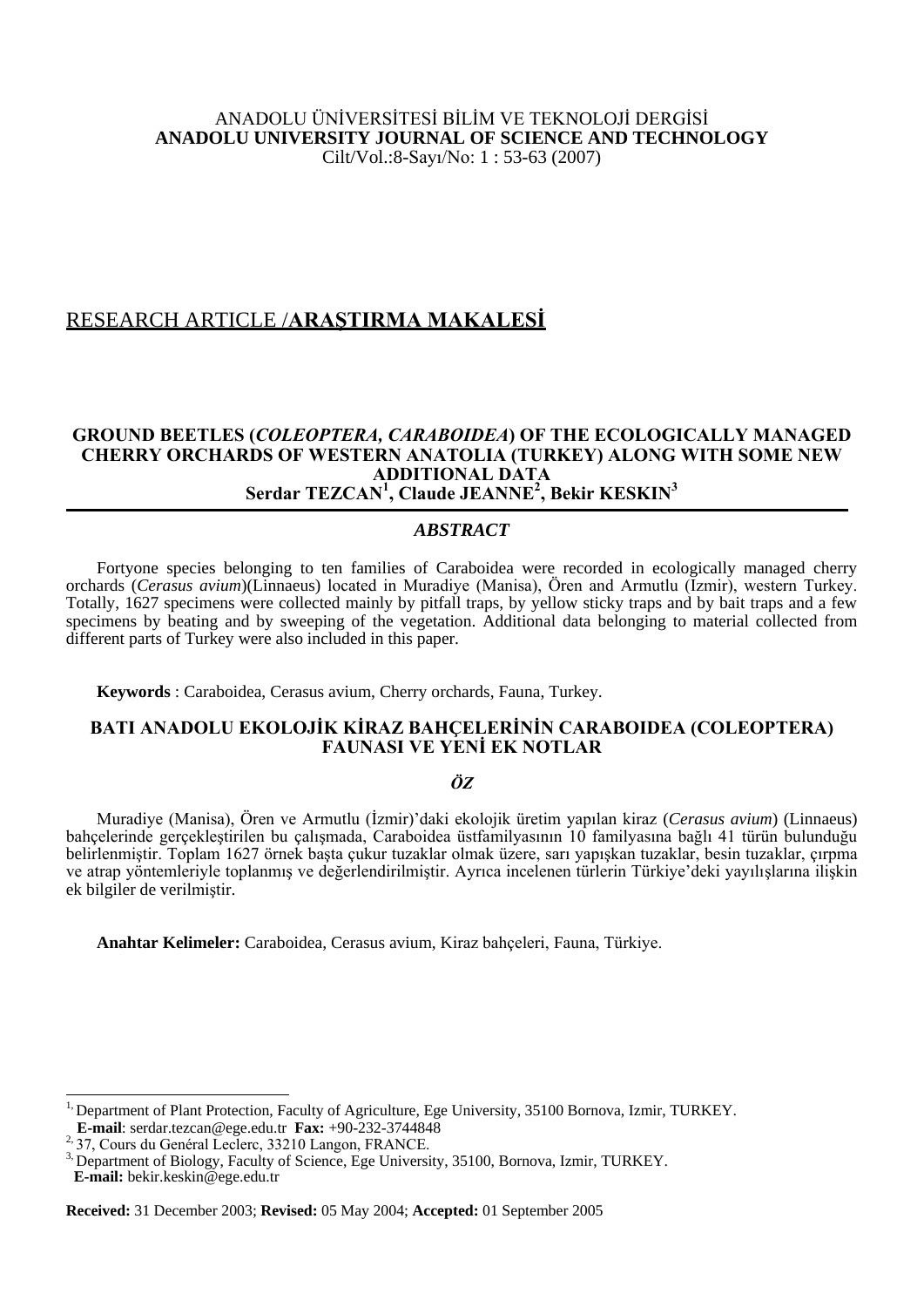## **1. INTRODUCTION**

Ground beetle fauna of Turkey has been studied for a long period. The most important faunistic studies have been carried out by Bodemeyer (1900), Sahlberg (1912-1913), Winkler (1924-1932), Gadeau de Kerville (1939), Bytinski-Salz (1956), Gül-Zümreoğlu (1972), Lodos (1989), and Moravec and Zieris (1998).

In recent studies (Ulu et al., 1995; Özbek et al., 1996; Ulusoy et al., 1999 and Özder, 1999) the insect fauna of Turkish cherry orchards [*Cerasus avium* (Linnaeus) Moench., Rosaceae] has been evaluated. The works mentioned above contain no records of Caraboidea.

The aim of this study was to monitor the occurrence of Caraboidea in ecologically managed cherry orchards of western Turkey. The material collected or determined from different parts of Turkey have also been added into this research.

#### **2. MATERIAL AND METHODS**

The beetles were collected in three ecologically managed cherry orchards in western Turkey: Muradiye (Manisa-Central province, 38°39'N 27°20'E) having 550 cherry trees, Ören (Izmir-Kemalpaşa, 38°28'N 27°36'E) having 160 trees, and Armutlu (Izmir-Kemalpaşa, 38°25'N 27°32'E) having 165 trees (Tezcan et al., 2001). The insects were collected between the years 1998 and 1999. They were collected by beating (**A**), by sweeping (**B**) of the vegetation in one-week periods; or using traps (pitfall trap (**C**), bait trap (**D**), and yellow sticky trap (**E**)). Pitfall traps consisted of 250 ml cups buried in the soil in such a way that the lip of the trap would be at ground level. They were half filled with ethylen glycol and water mixture as 1:1 ratio. Three traps were used in each orchard during the period between 1 April 1998 and 20 December 1999. The beetles were collected and the traps were cleared in two weeks intervals from the beginning of April up to the end of October in 1998 and 1999, and in three weeks intervals from the beginning of November 1998 to the end of March 1999. In each orchard a total of 9 bait traps were placed. The traps were charged by a mixture containing wine (100 ml), water (900 ml), sugar (25 g), and vinegar (25 ml) (Ulu et al., 1995). The traps were checked in two-week intervals starting from mid-April until the end of December. In each orchard a total of 12 yellow sticky traps (15x20 cm) were hung to the cherry trees. They were checked in one-week period starting from mid-April until the end of December.

All insects were determined / confirmed by the second author. Material evaluated in this work is deposited in the collection of Prof. Dr. Niyazi Lodos Museum (LEMT), Plant Protection Department, Faculty of Agriculture, Ege University, Izmir, Turkey and in the collection of C. Jeanne. Other material collected from Turkey and unpublished and deposited in the collection of C. Jeanne or checked by himself in various collections were also included in this paper and the names of localities of these material were given with asterisk.

Biological notes obtained from literature have been given in the related species. If there has not any find based on literature or observation, in this case, in the related species any biological note has not been given.

In this paper classification and nomenclature of ground beetles suggested by Zaballos and Jeanne (1994) has been followed. Some recent revisions of taxa have also been taken into account.

## **3. RESULTS**

Material evaluated in this study is listed below according to the family, subfamily, genera and species level.

### **Carabidae, Carabinae**

### *Pachystus graecus morio* **(MANNERHEIM, 1830)**

**Distribution in Turkey:** Ankara, Izmir (Gadeau de Kerville, 1939). Afyon (Sultandağı\*), Amasya (Merzifon\*), Aydın (Güdüşlü\*, Priene\*), Bolu (Akyarma Geçidi\*), Çankırı (Çankırı\*, Çubucuk Geçidi\*), Erzurum (Ispir\*), Giresun (Eğribel Geçidi\*), Gümüşhane (Kop Geçidi\*), Içel (Sertavul Geçidi\*), Izmir (Izmir\*, Efes\*, Küçükkemerdere\*, Pamucak\*, Selçuk\*), Kastamonu (Yaralıgöz Dağı\*), Konya (Beyşehir\*), Manisa (Soma\*), Nevşehir (Ürgüp\*), Ordu (Gölköy\*), Samsun (Karadağ\*, Ladik\*), Sivas (Karabayır Geçidi\*), Tokat (Tokat\*). Endemic species.

**Material:** Muradiye, 31.5.99, C, (1); Ören, 23.11.98, C, (2); 14.12.98, C, (1); Armutlu, 1.6.98, C, (2); 3.7.98, C, (1); 14.12.98, C, (11); 26.3.99, C, (1); 1.6.99, C, (2); 1.6.99, D, (2); 12.10.99, C, (1). 24 specimens.

## *Procrustes coriaceus cerisyi* **DEJEAN, 1826**

**Distribution in Turkey:** Izmir (Gadeau de Kerville, 1939), Izmir (Bornova) (Gül-Zümreoğlu, 1972). Aydın (Güdüşlü\*, Milet\*, Priene\*), Izmir (Bozdağ\*, Doğanbey\*, Seferihisar\*, Selçuk\*), Muğla (Bodrum\*, Kavaklıdere\*). Endemic species.

**Material:** Muradiye, 6.5.98, C, (2); 21.5.98, C, (3); 1.6.98, C, (2); 17.7.98, C, (1); 12.10.98, C, (3 ); 26.10.98, C, (5 ); 23.11.98, C, (3); 14.12.98, C, (4); 31.1.99, C, (4); 26.2.99, C, (10); 27.4.99, C, (2); 17.5.99, C, (3); 31.5.99, C, (17); 14.6.99, C, (1); 25.10.99, C, (6); 8.11.99, C, (1); 22.11.99, C, (5); 6.12.99, C, (2); 20.12.99, C, (1); Ören, 6.5.98, C, (6); 21.5.98, C, (11); 12.10.98, C, (3); 23.11.98, C, (6);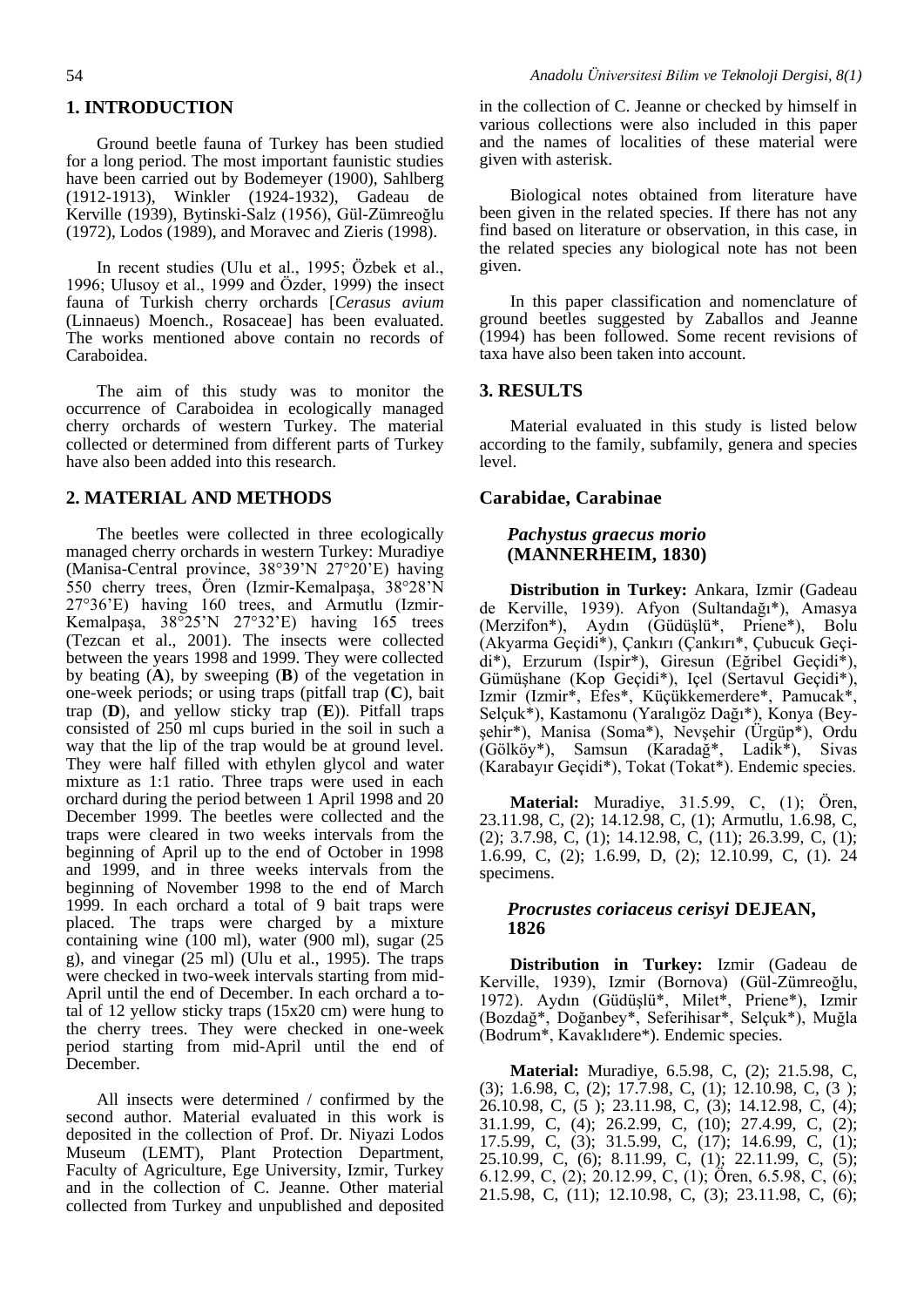14.12.98, C, (1); 26.2.99, C, (2); Armutlu, 21.4.98, C, (1); 6.5.98, C, (7); 21.5.98, C, (36); 13.6.98, C, (3); 3.7.98, D, (1); 3.7.98, C, (4); 14.8.98, C, (2); 12.10.98, C, (3); 26.10.98, C, (6); 14.12.98, C, (17); 31.1.99, C, (3); 26.2.99, C, (5); 18.5.99, C, (4); 1.6.99, C, (14); 1.6.99, D, (2); 22.11.99, C, (1). 213 specimens.

**Biological note:** This species preys upon slugs, insect larvae and carrions (Wachmann et al., 1995).

### **Nebridae, Nebriinae**

### *Leistus fulvibarbis* **(DEJEAN, 1826)**

**Distribution in Turkey:** Izmir (Küçükkemerdere\*, Kuş Cenneti Milli Parkı\*), Nevşehir (Ürgüp\*).

**Material:** Armutlu, 27.4.99, C, (1). 1 specimen.

**Biological note:** Species belonging to this genus preys upon Collembolan species (Wachmann et al., 1995).

#### *Nebria brevicollis* **FABRICIUS, 1792**

**Distribution in Turkey:** Turkey (Csiki, 1927), Bolu (Bytinski-Salz, 1956), Izmir (Bornova) (Gül-Zümreoğlu, 1972). Antalya (Alanya\*, Manavgat\*, Yarpuz\*), Artvin (Yalnızçam Dağı\*), Aydın (Germencik\*), Denizli (Bozkurt\*), Istanbul (Büyükdere\*), Izmir (Bozdağ\*, Somak\*, Torbalı\*), Kastamonu (Ilgazdağı Geçidi\*), Ordu (Akkuş\*).

**Material:** Muradiye, 21.4.98, C, (3); 9.11.98, C, (1); 23.11.98, C, (1); 14.12.98, C, (3); 10.5.99, C, (3); 25.10.99, D, (1); Ören, 6.5.98, C, (1); 26.10.98, C, (2); 9.11.98, C, (3); 23.11.98, C, (3); 14.12.98, C, (8); 31.1.99, C, (2); 27.4.99, C, (2); 6.12.99, C, (1); Armutlu, 23.11.98, C, (9); 27.4.99, C, (1); 18.5.99, C, (2). 46 specimens.

**Biological note:** Species belonging to this genus preys upon Collembolan species (Wachmann et al., 1995).

## **Trechidae, Trechinae**

#### *Trechus austriacus* **DEJEAN, 1831**

**Distribution in Turkey:** Moravec and Zieris (1998) among many others reported this species from Izmir and Manisa provinces; Western and Southwestern Anatolia and from Izmir (Pawlowski, 1979). Antalya (Sağırın\*, Saklıkent\*, Söğütcük\*, Taşkesiği\*), Aydın (Aydın Dağı\*, Güdüşlü\*, Ulukonak\*), Izmir (Bozdağ\*), Manisa (Manisa\*, Gözlü Baba Dağı\*), Muğla (Kavaklıdere\*, Çakmak\*).

**Material:** Muradiye, 17.5.99, E, (1); 31.5.99, E, (1); Ören, 23.11.98, E, (1); 27.4.99, E, (1); Armutlu, 4.5.99, E, (2); 8.6.99, E, (1). 7 specimens.

#### *Trechus quadristriatus* **(SCHRANK, 1781)**

**Distribution in Turkey:** Anatolien (Csiki, 1928). Many localities including Izmir from Anatolia (Pawlowski, 1979). Moravec and Zieris (1998) among many others reported this species from Izmir and Manisa provinces. Adana (Yumurtalık\*), Adıyaman (Nemrut Dağı\*), Antalya (Finike\*, Gündoğmuş\*, Irmasan Geçidi\*, Kemer\*, Lara Plajı\*, Sağırın\*, Side\*, Sinekçibeli Geçidi\*, Termessos\*, Yarpuz\*), Aydın (Güdüşlü\*), Bilecik (Bilecik\*), Bolu (Abant\*, Bolu Dağı Geçidi\*), Burdur (Kızılkaya\*), Bursa (Bursa\*, Inegöl\*, Uludağ\*), Erzincan (Erzincan\*), Erzurum (Erzurum\*), Giresun (Şebinkarahisar\*), Hatay (Yeniceköy\*), Içel (Erdemli\*), Izmir (Küçükkemerdere\*, Teos\*), Manisa (Manisa\*), Muğla (Kemer\*), Osmaniye (Osmaniye\*), Sakarya (Kocaali\*).

**Material:** Muradiye, 10.5.99, E, (1); 17.5.99, E, (4); 24.5.99, E, (1); 31.5.99, E, (2); Armutlu, 21.4.98, E, (1); 1.6.98, E, (1); 4.5.99, E, (1); 18.5.99, E, (2). 13 specimens.

**Biological note:** This species preys upon *Aphis fabae* (Lodos, 1989) and the eggs of *Mamestra brassicae* (Wachmann et al., 1995).

#### **Bembidiidae, Bembidiinae**

#### *Metallina leucoscelis* **(CHAUDOIR, 1850)**

**Distribution in Turkey:** Antalya (Fersin\*, Manavgat\*, Sağırın\*, Taşkesiği\*), Izmir (Seferihisar\*), Manisa (Manisa\*).

**Material:** Muradiye, 31.5.99, E, (1). 1 specimen.

## *Metallina properans* **(STEPHENS, 1828)**

**Distribution in Turkey:** Ankara (Gadeau de Kerville, 1939). Ankara (Çubuk\*), Antalya (Incekum\*, Yarpuz\*), Aydın (Germencik\*), Burdur (Çeltikçi Geçidi\*), Erzincan (Erzincan\*), Erzurum (Erzurum\*), Giresun (Şebinkarahisar\*), Isparta (Eğirdir\*), Izmir (Efes\*, Ödemiş\*, Pamucak\*), Konya (Bakaran\*).

**Material:** Armutlu, 13.6.98, C, (1); 13.4.99, B, (1); 16.6.99, C, (1). 3 specimens.

## *Phyla tethys* **NETOLITZKY, 1926**

**Distribution in Turkey:** Western Turkey (Huber and Marggi, 1997).

**Material:** Muradiye, 31.5.99, E, (1); Armutlu, 18.5.99, E, (1); 8.6.99, E, (2). 4 specimens.

#### *Tachyphanes lucasi* **DUVAL, 1852**

**Distribution in Turkey:** Adana (Tuzla Gölü\*), Antalya (Kemer\*, Konyaaltı\*, Manavgat\*, Sağırın\*, Side\*), Aydın (Güdüşlü\*), Gaziantep (Fevzipaşa\*),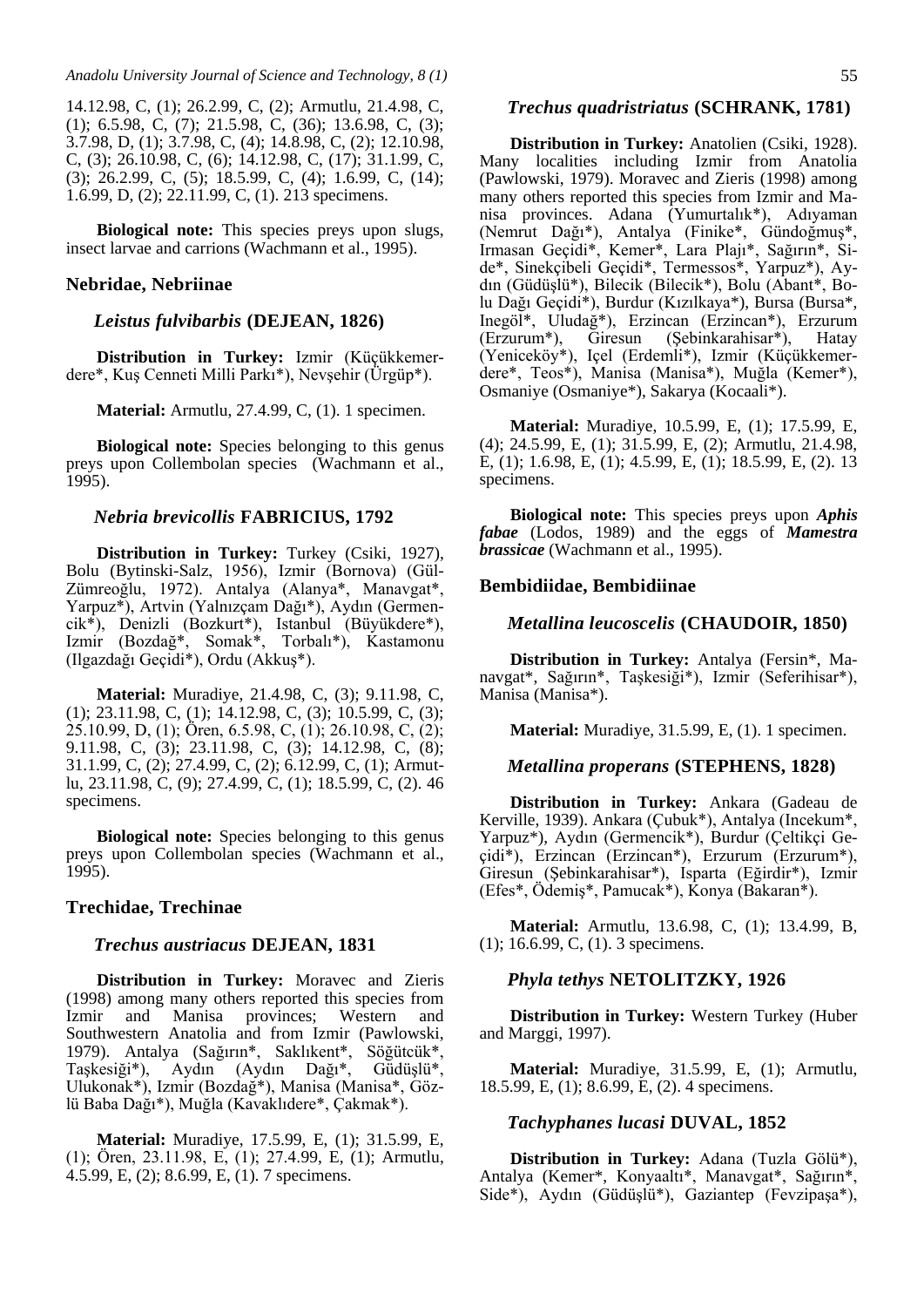Hatay (Güvenç\*), Içel (Anamur\*, Kızkalesi\*), Izmir (Çaybaşı\*, Pamukyazı\*), Manisa (Manisa\*), Muğla (Fethiye\*, Hamitköy\*, Karaağaç\*).

**Material:** Muradiye, 4.9.98, E, (1). 1 specimen.

#### **Pterostichidae, Pterostichinae**

#### *Poecilus cupreus* **(LINNAEUS, 1758)**

**Distribution in Turkey:** Turkey (Csiki, 1930), Ankara (Gaudeau de Kerville, 1939). Antalya (Avlan Gölü\*), Ardahan (Ardahan\*), Artvin (Artvin\*, Yalnızçam Geçidi\*), Aydın (Güdüşlü\*), Balıkesir (Bandırma\*), Bolu (Mengen\*), Çankırı (Çankırı\*), Erzurum (Erzurum\*, Köprübaşı\*, Tortum\*, Uzundere\*), Kars (Arpaçay\*, Dağpınar\*, Ilgar Geçidi\*, Susuz\*), Kastamonu (Kastamonu\*), Konya (Yelibel Geçidi\*), Ordu (Akkuş\*), Sinop (Dranoz Dağı\*).

**Material:** Muradiye, 20.7.99, C, (1); Armutlu, 6.5.98, C, (1). 2 specimens.

**Biological note:** Species of this genus have phytozoophagous character. They prey upon caterpillars, spiders, ants, aphids and also plant material (Wachmann et al., 1995).

## **Pterostichidae, Platyninae**

## *Anchomenus dorsalis* **(PONTOPPIDAN, 1763)**

**Distribution in Turkey:** Izmir (Bornova) (Gül-Zümreoğlu, 1972). Ankara (Ankara\*), Antalya (Manavgat\*, Yarpuz\*), Artvin (Borçka\*), Burdur (Kızılkaya\*), Erzurum (Kop Geçidi\*), Giresun (Şebinkarahisar\*), Gümüşhane (Torul\*), Istanbul (Istanbul\*), Kars (Kızılkoparan\*), Kastamonu (Ilgazdağı Geçidi\*), Muğla (Kemer\*), Trabzon (Yalıköy\*).

**Material:** Muradiye, 21.4.98, C, (1); 20.7.99, C, (1); Ören, 21.4.98, C, (2); 1.6.98, C, (4); 3.7.98, C, (1); 26.3.99, C, (2); 13.4.99, C, (4); 22.11.99, C, (1); Armutlu, 6.5.98, C, (1); 1.6.98, C, (27); 13.6.98, C, (10); 3.7.98, C, (1); 17.7.98, C, (19); 31.7.98, C, (1); 26.3.99, C, (2); 13.4.99, C, (10); 27.4.99, C, (1); 27.4.99, E, (1); 16.6.99, C, (19); 8.11.99, C, (4); 22.11.99, C, (1). 113 specimens.

**Biological note:** This species preys upon aphids, caterpillars and cantharid larvae (Wachmann et al., 1995).

#### *Olisthopus fuscatus* **DEJEAN, 1828**

**Distribution in Turkey:** Antalya (Demirtaş\*, Geris\*, Murtiçi\*, Perge\*, Sağırın\*, Taşkesiği\*, Termessos\*, Yarpuz\*).

**Material:** Muradiye, 6.5.98, E, (1); 17.7.98, C, (1); 31.7.98, C, (1); 17.5.99, E, (21); 31.5.99, E, (41);

14.6.99, E, (4); Armutlu, 6.5.98, E, (4); 27.5.98, E, (1); 17.5.99, E, (2); 31.5.99, E, (2); 28.6.99, E, (1). 79 specimens.

#### *Olisthopus glabricollis* **GERMAR, 1817**

**Distribution in Turkey:** Ankara (Gaudeau de Kerville, 1939). Antalya (Akseki\*, Elmalı\*, Geris\*, Kale\*, Sağırın\*, Taşkesiği\*, Yarpuz\*), Aydın (Cumalı\*), Balıkesir (Balıkesir\*), Bursa (Inegöl\*, Uludağ\*), Gaziantep (Islahiye\*), Içel (Namrun\*), Tokat (Niksar\*).

**Material:** Muradiye, 17.5.99, E, (1); 31.5.99, E, (3). 4 specimens.

### **Pterostichidae, Sphodrinae**

#### *Calathus leptodactylus* **PUTZEYS, 1873**

**Distribution in Turkey:** Antalya (Akseki\*, Alanya\*, Antalya\*, Avlanbeli Geçidi\*, Çakıllı Gedik\*, Çobanisa\*, Elmalı\*, Saklıkent\*, Söğütcük\*, Yarpuz\*), Içel (Erdemli\*, Gülnar\*), Isparta (Eğirdir\*, Sultan Dağı\*), Manisa (Akhisar\*), Muğla (Bencik-Yatağan\*, Karabel Geçidi\*), Nevşehir (Göreme\*).

**Material:** Muradiye, 6.5.98, C, (2); 14.8.98, C, (1); 31.1.99, C, (2); 26.2.99, C, (1); 26.3.99, C, (1); 17.5.99, E, (1); 25.10.99, C, (1); Ören, 12.10.98, C, (1); 14.12.98, C, (6); 31.1.99, C, (5); 26.2.99, C, (34); Armutlu, 13.6.98, C, (3); 17.7.98, C, (2); 21.8.98, C, (1); 16.6.99, C, (1); 31.12.99, C, (3). 65 specimens.

### *Calathus libanensis* **PUTZEYS, 1873**

**Distribution in Turkey:** Denizli (Güney\*, Kazıkbeli Geçidi\*), Eskisehir (Inönü\*), Gaziantep (Nurdağı Geçidi\*), Isparta (Eğirdir\*, Sultan Dağı\*, Yukarıgökdere\*), Istanbul (Alem Dağ\*), Izmir (Çiçekli\*), Kahramanmaraş (Göksun\*), Kayseri (Pınarbaşı\*), Konya (Engilli\*), Nevşehir (Topuzdağı\*), Osmaniye (Zorkun-Gökbel\*), Sivas (Bulucan\*).

**Material:** Muradiye, 26.10.98, C, (3); 9.11.98, C, (1); 14.12.98, C, (2); 8.11.99, C, (1). 7 specimens.

## *Calathus longicollis* **(MOTSCHULSKY, 1864)**

**Distribution in Turkey:** From the western, central and southern parts of Turkey including Izmir and Manisa provinces (Battoni and Vereschagina, 1984); Izmir (Öncüer, 1991). In many localities in Central and Western Anatolia such as Adana\*, Adapazarı\*, Amasya\*, Antalya\*, Aydın\*, Bolu\*, Burdur\*, Bursa\*, Çanakkale\*, Çorum\*, Edirne\*, Erzincan\*, Eskişehir\*, Giresun\*, Gümüşhane\*, Isparta\*, Içel\*, Istanbul\*, Izmir\*, Kahramanmaraş\*, Kars\*, Kastamonu\*, Kayseri\*, Konya\*, Kütahya\*, Manisa\*, Muğla\*, Nevşehir\*, Niğde\*, Ordu\*, Rize\*, Samsun\*, Sinop\*, Tokat\*, Trabzon\*, Yozgat\*.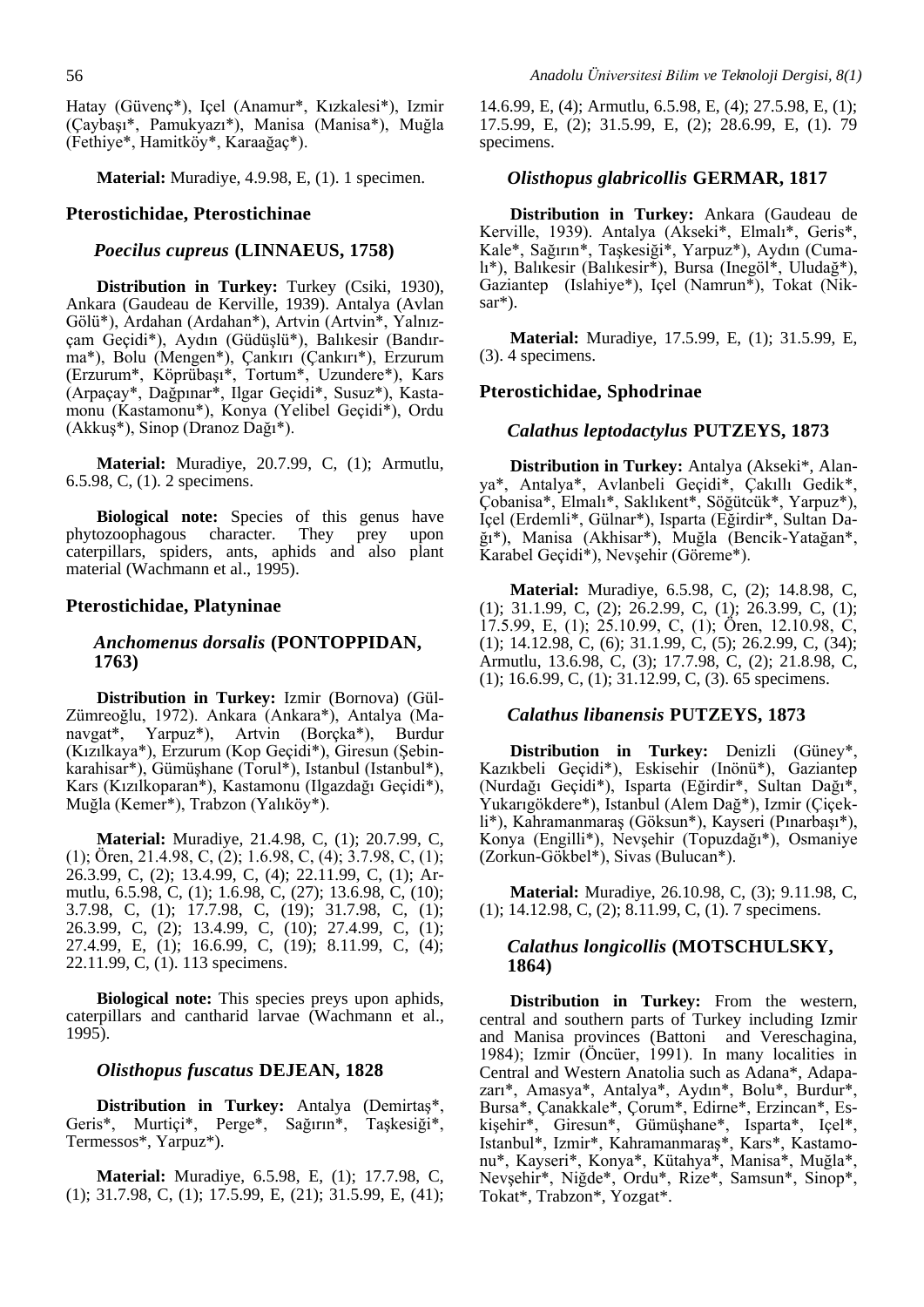**Material:** Muradiye, 14.8.98, C, (3); 28.9.98, C, (6); 12.10.98, C, (11); 26.10.98, C, (14); 9.11.98, C, (3); 23.11.98, C, (2); 14.12.98, C, (3); 26.2.99, C, (2); 31.5.99, C, (2); 20.7.99, C, (1); 12.10.99, C, (6); 25.10.99, C, (8); 25.10.99, D, (1); 8.11.99, C, (3); 22.11.99, C, (3); 6.12.99, C, (2); Ören, 1.6.98, C, (1); 23.11.98, C, (11); 14.12.98, C, (1); 26.2.99, C, (3); 12.10.99, D, (2); 6.12.99, C, (3); Armutlu, 28.9.98, C, (1); 23.11.98, C, (2); 14.12.98, C, (7); 16.6.99, C, (1); 3.8.99, C, (1); 14.9.99, C, (1); 12.10.99, C, (3); 8.11.99, C, (2); 19.12.99, C, (3); 26.2.99, C, (2). 114 specimens.

#### *Pristonychus conspicuus* **(WALTL, 1838)**

**Distribution in Turkey:** Western and Southern Anatolia including Izmir and Manisa provinces (Casale, 1988). Afyon (Sultan Dağı\*), Ankara (Elmadağ\*), Antalya (Akçay\*, Korkuteli\*), Denizli (Güney\*), Içel (Sertavul Geçidi\*), Kırşehir (Çiçekdağı\*), Konya (Engilli\*).

**Material:** Muradiye, 13.6.98, C, (1); 3.7.98, C, (1); 17.7.98, C, (1); 12.10.98, C, (1); 26.10.98, C, (4); 9.11.98, C, (8); 23.11.98, C, (1); 10.5.99, C, (1); 31.5.99, C, (2); 20.7.99, C, (3); 8.11.99, C, (2); 22.11.99, C, (1); Ören, 3.7.98, C, (1); 12.10.98, C, (1); 23.11.98, C, (5); 20.7.99, D, (1); Armutlu, 1.6.98, C, (2); 13.6.98, C, (1); 3.7.98, C, (2); 12.10.98, C, (5); 26.10.98, C, (16); 14.12.98, C, (2); 25.5.99, D, (1); 1.6.99, C, (5); 16.6.99, C, (5); 20.7.99, C, (2); 17.8.99, C, (1); 28.9.99, C, (1); 26.10.99, C, (1). 78 specimens.

## **Pterostichidae, Zabrinae**

#### *Amara aenea* **DE GEER, 1774**

**Distribution in Turkey:** Turkey (Sahlberg, 1912-1913), Ankara, Izmir (Gadeau de Kerville, 1939), Bolu (Bytinski-Salz, 1956). Ankara (Şereflikoçhisar\*), Antalya (Akseki\*, Antalya\*, Beşkonak\*, Çakıllı Gedik\*, Geris\*, Irmasan Geçidi\*, Kemer\*, Manavgat\*, Murtiçi\*, Perge\*, Phaselis\*, Sağırın\*, Side\*, Söğütcük\*, Yarpuz\*), Ardahan (Ardahan\*, Ilgardağı Geçidi\*), Artvin (Kaçkar Dağı\*, Murgul\*, Yalnızçam Dağı\*), Aydın (Güdüşlü\*), Bitlis (Süphan Dağı\*), Bolu (Akyarma Geçidi\*, Bolu\*, Gerede\*), Erzurum (Erzurum\*, Uzundere\*), Giresun (Eğribel Geçidi\*, Şebinkarahisar\*), Gümüşhane (Şiran\*, Vaudağı Geçidi\*), Istanbul (Şile\*), Izmir (Bozdağ\*), Kastamonu (Ilgaz Dağı\*, Kastamonu\*), Konya (Akşehir\*, Bakaran\*), Manisa (Akhisar\*), Nevşehir (Ürgüp\*), Ordu (Gölköy Geçidi\*, Mesudiye\*), Rize (Ikizdere\*), Sinop (Dranoz Dağı\*), Tokat (Tokat\*).

**Material:** Muradiye, 26.6.98, E, (1); 26.2.99, C, (1); 14.6.99, C, (1); Armutlu, 6.5.98, C, (1); 1.6.98, C, (3); 31.7.98, C, (2); 13.4.99, C, (1); 27.4.99, C, (1); 1.6.99, C, (1); 1.6.99, D, (1). 13 specimens.

**Biological note:** Lodos (1989) noted gramineous plants as host.

#### *Amara anthobia* **VILLA, 1833**

**Distribution in Turkey:** Ankara (Gadeau de Kerville, 1939). Antalya (Akseki\*, Gündoğmuş\*), Amasya (Amasya\*), Isparta (Yukarıgökdere\*).

**Material**: Ören, 13.4.99, C, (2); Armutlu, 13.4.98, C, (1); 13.6.98, C, (1); 20.7.99, C, (1). 5 specimens.

#### *Amara ovata* **FABRICIUS, 1792**

**Distribution in Turkey:** Ankara (Gaudeau de Kerville, 1939). Antalya (Termessos\*), Artvin (Artvin\*), Giresun (Kümbet\*), Isparta (Yukarıgökdere\*), Izmir (Izmir\*), Trabzon (Zigana Geçidi\*).

**Material:** Ören, 1.6.99, C, (1). 1 specimen.

**Biological note:** It is a phytophagous species. Lodos (1989) noted cruciferous plants as host.

## *Zabrus asiaticus* **CASTELNAU, 1834**

**Distribution in Turkey:** Kleinasien (Csiki, 1932). Afyon, Ankara, Izmir, Manisa (Lodos, 1983; 1989). Içel (Çamlıyayla\*). Endemic species.

**Material:** Muradiye, 17.5.99, C, (1); 31.5.99, C, (5); 14.6.99, C, (1); 28.6.99, C, (1); 25.10.99, C, (1); Ören, 18.5.99, C, (1); Armutlu, 3.7.98, C, (1). 11 species.

#### *Zabrus orientalis* **APFELBACK, 1904**

**Distribution in Turkey:** Izmir (Gaudeau de Kerville, 1939). Adana (Pozantı\*), Antalya (Akçay\*, Antalya\*, Elmalı\*, Geris\*, Gündoğmuş\*, Korkuteli\*, Manavgat\*, Sağırın\*, Side\*, Söğütcük\*, Yarpuz\*, Yazır\*), Aydın (Davutlar\*, Didim\*, Güdüşlü\*, Ulukonak\*), Balıkesir (Babaköy\*), Burdur (Kızılkaya\*, Köroğlu Geçidi\*), Denizli (Bozkurt\*, Pamukkale\*), Içel (Erdemli\*, Gülnar\*, Sertavul Geçidi\*), Izmir (Aydın Dağı\*, Bozdağ\*, Çiçekli\*, Doğanbey\*, Efes\*, Izmir\*, Küçükkemerdere\*, Pamucak\*, Somak\*), Muğla (Karabel Geçidi\*, Kavaklıdere\*, Sakartepe-Gökova\*). Endemic species.

**Material:** Muradiye, 9.11.98, C, (1); 25.10.99, C, (1); Armutlu, 14.12.98, C, (1). 3 specimens.

#### **Harpalidae, Harpalinae**

### *Cryptophonus litigiosus* **(DEJEAN, 1829)**

**Distribution in Turkey:** Içel (Bodemeyer, 1900). Antalya (Akseki\*, Finike\*, Güzelbağ\*, Kaş\*, Yarpuz\*), Balıkesir (Sarımsaklı\*), Erzurum (Rizekent\*), Izmir (Bornova\*, Çiçekli\*), Manisa (Manisa\*), Muğla (Fethiye\*).

**Material:** Muradiye, 20.7.99, C, (1). 1 specimen.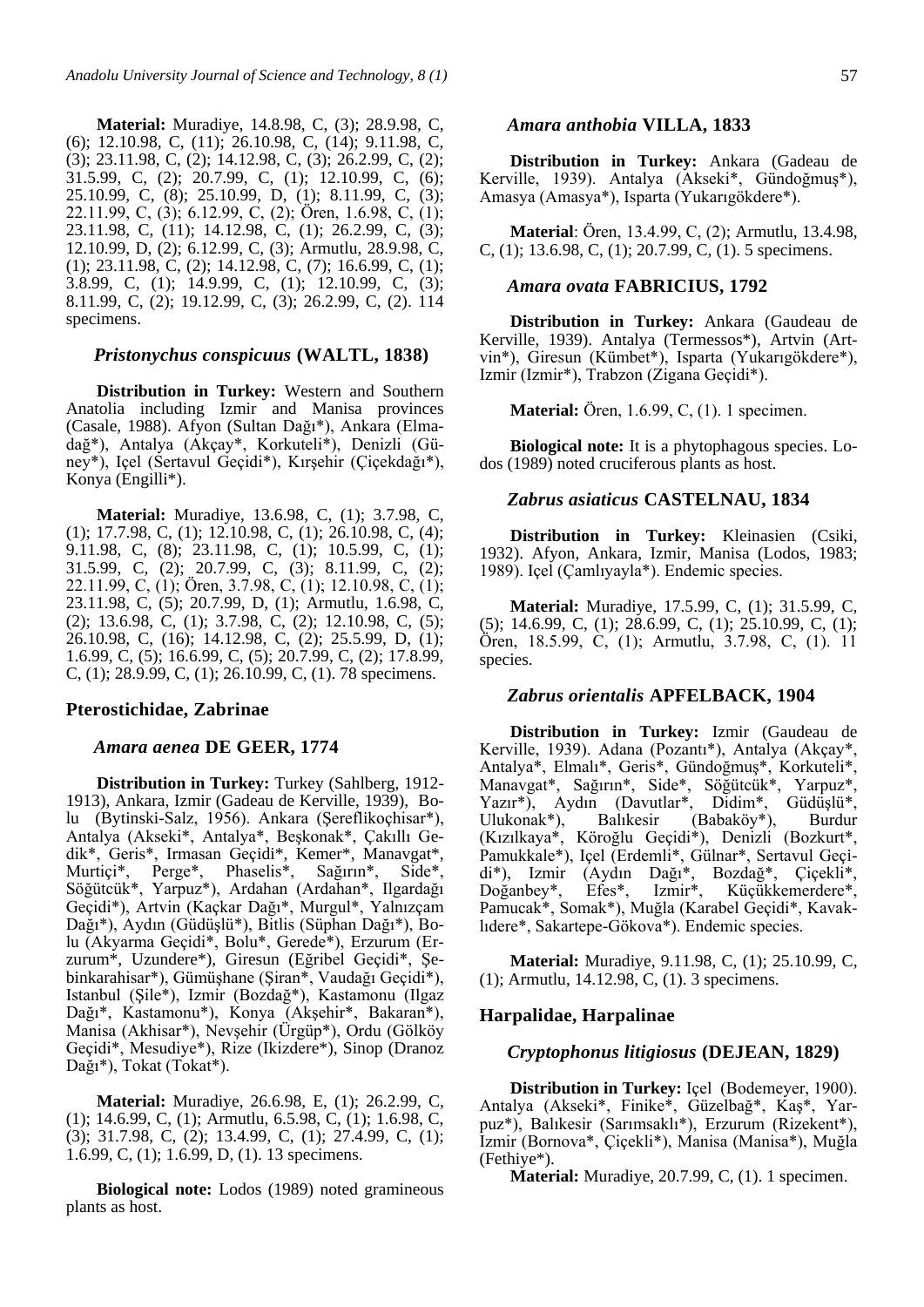#### *Cryptophonus tenebrosus* **(DEJEAN, 1829)**

**Distribution in Turkey:** Konya (Bodemeyer, 1900). Antalya (Beşkonak\*, Sağırın\*), Artvin (Artvin\*, Yalnızçam Geçidi\*).

**Material:** Ören, 14.8.98, C, (1); Armutlu, 31.7.98, C, (2). 3 specimens.

## *Harpalus distinguendus* **DUFTSCHMID, 1812**

**Distribution in Turkey:** Içel, Konya (Bodemeyer, 1900), Turkey (Csiki, 1932), Ankara (Gadeau de Kerville, 1939). Antalya (Alanya\*, Beşkonak\*, Kızılot\*, Manavgat\*, Perge\*, Sağırın\*, Sinekçibeli Geçidi\*, Söğüt Gölü\*, Termessos\*, Yarpuz\*), Artvin (Borçka\*), Aydın (Kuşadası\*), Bayburt (Bayburt\*), Burdur (Kızılkaya\*), Erzincan (Erzincan\*), Erzurum (Çat\*, Erzurum\*, Ispir Yolu\*, Kop Geçidi\*, Tortum\*), Giresun (Şebinkarahisar\*), Gümüşhane (Gümüşhane\*, Vaudağı Geçidi\*), Içel (Erdemli\*), Isparta (Eğirdir\*, Keçili\*), Istanbul (Istanbul\*, Büyükdere\*), Izmir (Bergama\*, Bozdağ\*, Efes\*), Kahramanmaraş (Gözecik\*), Konya (Ivriz\*), Tokat (Niksar\*).

**Material:** Ören, 3.7.98, C, (1); 31.7.98, C, (2); 14.12.98, C, (3); 26.2.99, C, (5); 1.6.99, C, (1); 16.6.99, C, (2); 20.7.99, C, (8); 20.7.99, D, (1); 17.8.99, C, (5); 7.8.99, D, (1); 31.8.99, C, (5); 28.9.99, C, (2); Armutlu, 13.6.98, C, (1); 27.4.99, C, (1); 18.5.99, C, (2 ); 16.6.99, C, (2); 3.8.99, C, (13); 31.8.99, C, (1). 56 specimens.

**Biological note:** Known as strawberry pest (Wachmann et al., 1995).

## *Harpalus smaragdinus* **DUFTSCHMID, 1812**

**Distribution in Turkey:** Turkey (Csiki, 1932). Antalya (Finike\*, Olympos\*, Söğüt Gölü\*, Yarpuz\*), Ardahan (Ardahan\*), Artvin (Kaçkar Dağı-Meretet\*, Şavşat\*, Yalnızçam Dağı\*), Bitlis (Süphan Dağı\*), Bolu (Akyarma Geçidi\*, Gerede\*), Çankırı (Ilgaz\*), Erzurum (Erzurum\*, Ispir Yolu\*, Oltu\*, Tortum\*), Giresun (Kümbet\*, Yağlıdere\*), Gümüşhane (Vaudağı Geçidi\*), Kars (Kars\*, Sarıkamış\*), Manisa (Manisa\*).

**Material:** Muradiye, 31.8.99, D, (1); Ören, 18.6.98, C, (4); 3.7.98, C, (22); 17.7.98, C, (13); 31.7.98, C, (14); 14.8.98, C, (1); 28.8.98, C, (2); 12.10.98, C, (6); 26.10.98, C, (3); 25.6.99, C, (13); 20.7.99, C, (11); 3.8.99, C, (19); 17.8.99, C, (9); 17.8.99, D, (4); 31.8.99, C, (8); 14.9.99, C, (1); 14.9.99, D, (1); 28.ix.99, C, (3); 12.10.99, C, (3); 26.10.99, C, (1); Armutlu, 31.7.98, C, (2); 16.6.99, C, (1). 142 specimens.

#### *Pseudophonus griseus* **(PANZER, 1797)**

**Distribution in Turkey:** Turkey (Csiki, 1932), Sakarya (Sapanca) (Bytinski-Salz, 1956). Adana (Kozan\*), Antalya (Beşkonak\*, Sağırın\*, Side\*), Artvin (Artvin\*, Yalnızçam Dağı\*), Balıkesir (Maden\*), Erzincan (Erzincan\*), Giresun (Yağlıdere\*), Içel (Erdemli\*), Iğdır (Iğdır\*), Malatya (Karakaya\*), Samsun (Çarşamba\*), Sinop (Kadı\*).

**Material:** Muradiye, 6.5.98, C, (1); 1.6.98, C, (1); Ören, 1.6.98, C, (1); 13.6.98, C, (78); 3.7.98, C, (15); 3.7.98, D, (1); 17.7.98, C, (9); 17.7.98, D, (1); 31.7.98, C, (15); 14.8.98, C, (5); 28.8.98, C, (2); 12.10.98, C, (10); 26.10.98, C, (7); 1.6.99, D, (3); 14.6.99, D, (3); 14.6.99, C, (11); 28.6.99, C, (36); 20.7.99, C, (5); 20.7.99, D, (4); 17.8.99, D, (4); 14.9.99, C, (1); 26.10.99, C, (2); Armutlu, 13.6.98, C, (38); 3.7.98, C, (1); 28.9.99, C, (1); 12.10.99, C, (1). 256 specimens.

## *Pseudophonus rufipes* **(DE GEER, 1774)**

**Distribution in Turkey:** Turkey (Csiki, 1932). Adana (Bağtepe\*), Antalya (Beşkonak\*, Manavgat\*, Sağırın\*), Ardahan (Ardahan\*), Artvin (Borçka\*, Kaçkar Dağı-Meretet\*, Yalnızçam Dağı\*), Aydın (Aydın\*, Kızılcaköy\*, Kuşadası\*), Balıkesir (Sarımsaklı\*), Bingöl (Solhan\*), Bitlis (Süphan Dağı\*), Bolu (Akçakoca\*), Burdur (Söğüt Gölü\*), Erzurum (Erzurum\*), Giresun (Yağlıdere\*), Istanbul (Istanbul\*), Kastamonu (Ilgaz Dağı\*), Kütahya (Kütahya \*), Ordu (Akkuş\*), Trabzon (Esiroğlu\*, Zigana Geçidi\*).

**Material:** Muradiye, 3.7.98, C, (2); 31.5.99, C, (1); 14.6.99, C, (1); 28.6.99, C, (2); 20.7.99, C, (2); Ören, 13.6.98, C, (14); 3.7.98, C, (4); 17.7.98, C, (1); 14.8.98, D, (1); 28.8.98, C, (1); 12.10.98, C, (3); 16.6.99, C, (9); 3.8.99, C, (1); 17.8.99, C, (1); 31.8.99, D, (3); 14.9.99, D, (1); 22.11.99, C, (1); Armutlu, 13.6.98, C, (43); 3.7.98, C, (4); 17.7.98, C, (7); 16.6.99, C, (6); 20.7.99, C, (2); 17.8.99, C, (2); 31.8.99, C, (1); 26.10.99, C, (1). 114 specimens.

**Biological note:** This species have both zoophagous and phytophagous character. Destructive on strawberries (Lodos, 1989; Wachmann et al., 1995).

## **Harpalidae, Ditominae**

#### *Carterus dama* **ROSSI, 1792**

**Distribution in Turkey:** Antalya (Irmasan Geçidi\*, Seklik\*, Sinekçibeli Geçidi\*, Söğütcük\*, Yarpuz\*), Çorum (Çorum\*), Içel (Erdemli\*, Gülnar\*), Izmir (Çiçekli\*), Manisa (Akhisar\*).

**Material:** Armutlu, 17.7.98, C, (1); 31.7.98, C, (5). 6 specimens.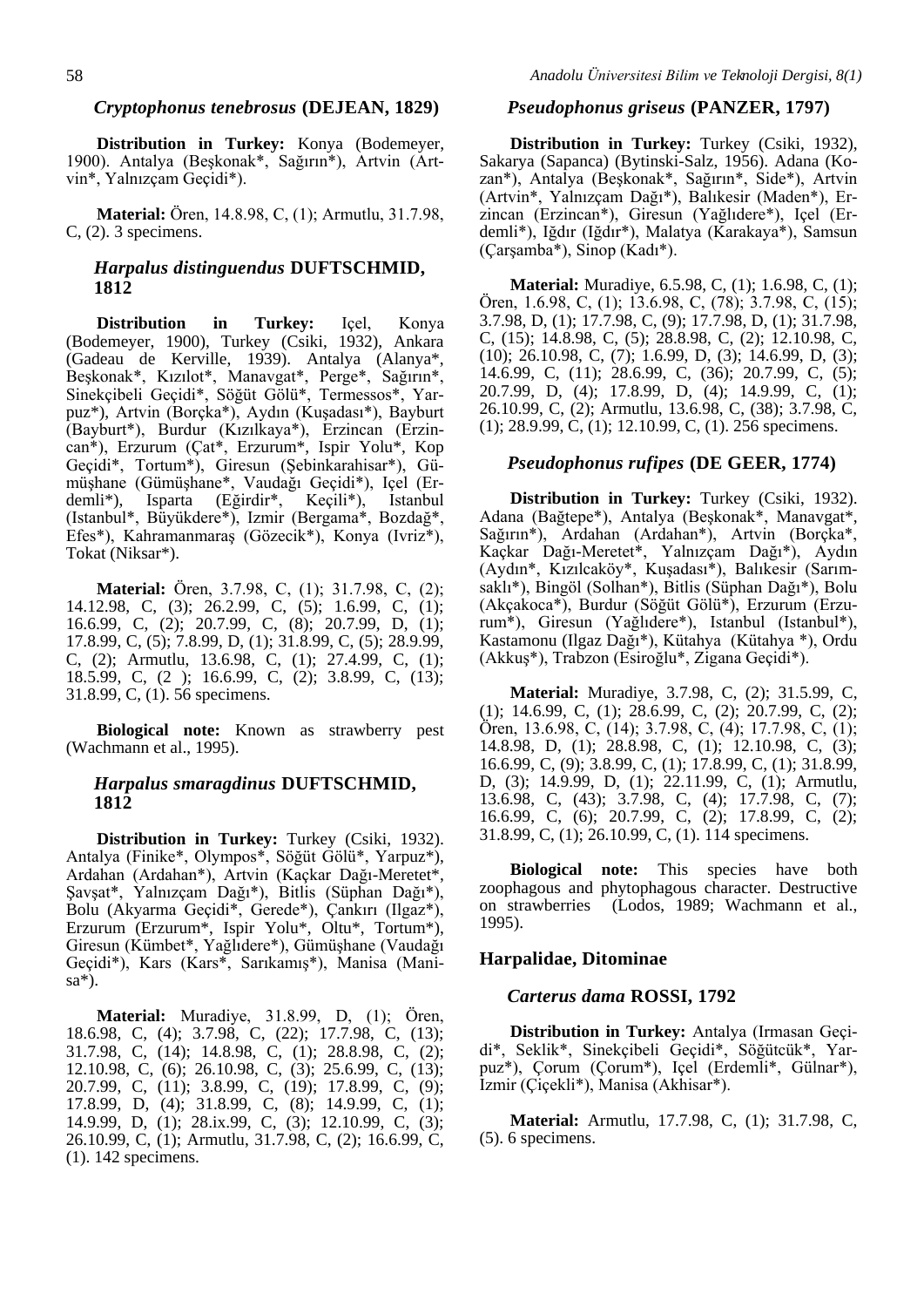## *Carterus gilvipes* **LA BRÛLERIE, 1873**

**Distribution in Turkey:** Kleinasien (Csiki, 1932). Hatay (Antakya\*).

**Material:** Armutlu, 14.6.99, E, (1). 1 specimen.

#### **Harpalidae, Selenophorinae**

#### *Parophonus dia* **REITTER, 1900**

**Distribution in Turkey:** Antalya (Manavgat\*, Olympos\*), Izmir (Somak\*), Osmaniye (Osmaniye\*).

**Material:** Ören, 6.5.98, C, (1); Armutlu, 6.5.98, C, (3); 17.7.98, C, (2); 31.7.98, C, (2); 14.8.98, C, (1); 26.2.99, C, (1); 13.4.99, C, (1); 18.5.99, C, (1); 1.6.99, C, (1); 16.6.99, C, (2); 28.6.99, C, (12); 20.7.99, C, (9); 3.8.99, C, (2); 28.9.99, C, (1). 39 specimens.

## *Parophonus planicollis* **DEJEAN, 1829**

**Distribution in Turkey:** Antalya (Seklik\*), Aydın (Kızılcaköy\*), Balıkesir (Akçay\*), Içel (Erdemli\*).

**Material:** Muradiye, 28.6.99, E, (1); Armutlu, 13.6.98, C, (1). 2 specimens.

#### **Licinidae, Licininae**

### *Licinus silphoides* **ROSSI, 1790**

**Distribution in Turkey:** Izmir (Gaudeau de Kerville, 1939). Bursa (Mudanya\*), Izmir (Arıkbaşı\*, Bornova\*).

**Material:** Muradiye, 9.11.98, C, (1); 6.12.99, C, (1); 22.12.99, C, (1). 3 specimens.

**Biological note:** Species belonging to this genus prey upon slugs (Wachmann et al., 1995).

#### **Masoreidae, Masoreinae**

#### *Aephnidius ruficornis* **CHAUDOIR, 1876**

**Distribution in Turkey:** Kleinasien (Csiki, 1932). Antalya (Beşkonak\*).

**Material:** Ören, 6.5.98, C, (1); 16.6.99, C, (1); Armutlu, 13.6.98, C, (3); 16.6.99, C, (1). 6 specimens.

#### **Lebiidae, Dromiinae**

## *Microlestes sahlbergi* **HOLDHAUS, 1912**

**Distribution in Turkey:** Rare species in Turkey. Antalya (Yarpuz\*), Denizli (Çivril\*), Konya (Gürağaç\*).

**Material:** Muradiye, 13.6.98, D, (1); 24.5.99, E, (1). 2 specimens.

### *Philorhizus notatus* **STEPHENS, 1828**

**Distribution in Turkey:** Antalya (Beşkonak\*, Elmalı\*, Finike\*, Gündoğmuş\*, Kaş\*, Kemer\*, Side\*, Yarpuz\*), Muğla (Kemer\*), Nevşehir (Zelve\*).

**Material:** Armutlu, 28.9.98, A, (1). 1 specimen**.**

#### *Syntomus fuscomaculatus*  **MOTSCHULSKY, 1844**

**Distribution in Turkey:** Adana (Pozantı\*), Antalya (Elmalı\*, Kızılağaç\*, Korkuteli\*, Manavgat\*, Side\*, Yarpuz\*), Bursa (Uludağ\*), Içel (Kızkalesi\*, Sertavul Geçidi\*), Izmir (Gümüldür\*), Konya (Karapınar-Acı Göl\*), Osmaniye (Osmaniye\*), Van (Güzeldere Geçidi\*, Karabet Geçidi\*).

**Material:** Muradiye, 7.6.99, E, (1). 1 specimen.

### *Syntomus impressus* **DEJEAN, 1825**

**Distribution in Turkey:** Antalya (Gündoğmuş\*, Side\*, Termessos\*, Yarpuz\*).

**Material:** Ören, 13.6.98, D, (1); Armutlu, 25.5.99, E, (1); 14.6.99, E, (1). 3 specimens.

#### **Brachinidae, Brachininae**

## *Brachinus crepitans* **(LINNAEUS, 1758)**

**Distribution in Turkey:** Turkey (Csiki, 1933), Bolu (Abant) (Bytinski-Salz, 1956). Antalya (Avlan Gölü\*, Seklik\*), Artvin (Şavşat\*), Bitlis (Süphan Dağı\*), Bolu (Bolu Dağı Geçidi\*), Burdur (Kızılkaya\*, Söğüt Gölü\*), Çankırı (Çubucuk Geçidi\*, Ilgaz\*), Erzurum (Yumaklı\*), Kastamonu (Ilgaz Dağı\*), Konya (Yelibel Geçidi\*), Sinop (Sinop\*).

**Material:** Ören, 26.10.98, C, (1); 31.1.99, C, (1); 26.2.99, C, (2); 21.3.99, C, (1). 5 specimens.

## *Brachinus explodens* **(DUFTSCHMID, 1812)**

**Distribution in Turkey:** Denizli (Sahlberg, 1912- 1913), Ankara (Gadeau de Kerville, 1939), Bolu (Abant) (Bytinski-Salz, 1956). Amasya (Amasya\*), Antalya (Akseki\*, Bakacakbeli Geçidi\*, Demirtaş\*, Elmalı\*, Korkuteli\*, Murtiçi\*, Söğütcük\*, Topraktepe\*, Yarpuz\*), Aydın (Kuşadası\*), Bolu (Akyarma Geçidi\*, Bolu Dağı Geçidi\*, Gerede\*), Burdur (Çeltikçi Geçidi\*, Köroğlu Geçidi\*), Çanakkale (Ortaca\*), Çankırı (Çubucuk Geçidi\*, Ilgaz\*), Giresun (Şebinkarahisar\*), Içel (Erdemli\*, Gülnar\*, Ulaş\*), Istanbul (Istanbul\*), Izmir (Çiçekli\*), Kahramanmaraş (Göksun\*), Konya (Bakaran\*, Ivriz\*, Yeşildağ\*), Tokat (Tokat\*), Trabzon (Maçka\*).

**Material:** Muradiye, 21.4.98, C, (3); 1.6.98, C, (2); Ören, 21.4.98, C, (3); 6.5.98, C, (7); 1.6.98, C, (5);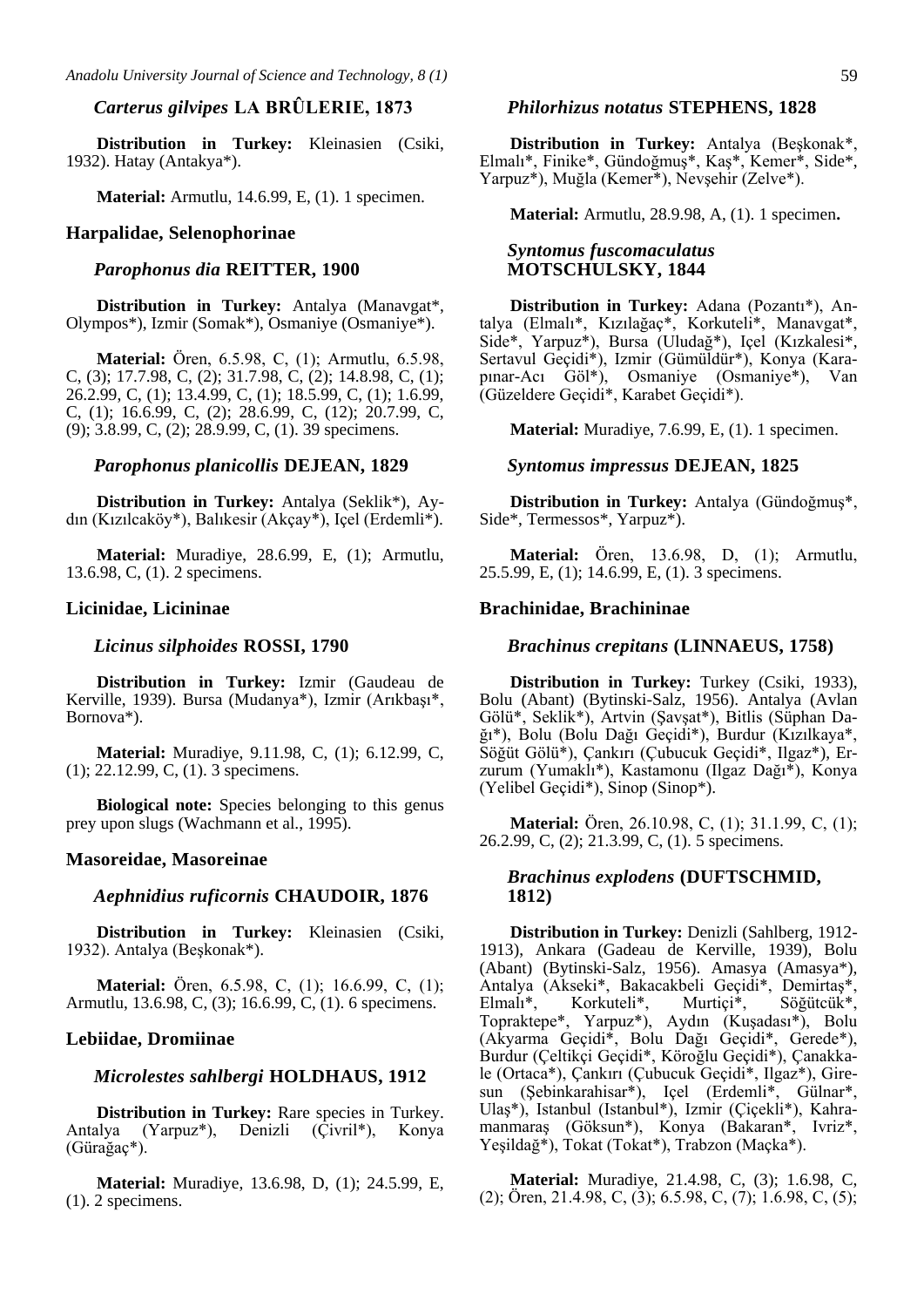3.7.98, C, (3); 27.4.99, C, (3); Armutlu, 21.4.98, C, (4); 6.5.98, C, (7); 1.6.98, C, (25); 13.6.98, C, (8); 3.7.98, C, (8); 17.7.98, C, (24); 31.7.98, C, (1); 13.4.99, C, (1); 27.4.99, C, (4); 18.5.99, C, (5); 1.6.99, C, (8); 16.6.99, C, (46); 20.7.99, C, (4); 2.11.99, C,  $(1)$ ; 22.11.99, C, (2); 13.12.99, C, (3); 26.12.99, C, (1). 178 specimens.

## **4. DISCUSSION**

In this study 41 species of 10 families of Caraboidea were recorded in the ecological cherry orchards (Table 1). Among these *Pachystus graecus morio, Procrustes coriaceus cerisyi, Zabrus asiaticus* and *Z. orientalis* are endemic. 21 species were recorded for the first time from Izmir and 23 species were recorded for the first time from Manisa provinces.

Table 1. List of Caraboidea species recorded in ecologically cherry orchards in Manisa and Izmir Provinces during 1998 and 1999: A: beating, and B: sweeping of vegetation, C: pitfall trap, D: bait trap, E: yellow sticky trap.

| Taxa                             | A | в | C              | D              | E              | Total                       |
|----------------------------------|---|---|----------------|----------------|----------------|-----------------------------|
| Carabidae, Carabinae             |   |   |                |                |                |                             |
| Pachystus graecus morio          |   |   | 22             | 2              |                | 24                          |
| Procrustes coriaceus cerisvi     |   |   | 210            | 3              |                | 213                         |
| Nebridae, Nebriinae              |   |   |                |                |                |                             |
| Leistus fulvibarbis              |   |   |                |                |                |                             |
| Nebria brevicollis               |   |   | 45             | 1              |                | 46                          |
| <b>Trechidae, Trechinae</b>      |   |   |                |                |                |                             |
| <b>Trechus austriacus</b>        |   |   |                |                | 7              | 7                           |
| Trechus quadristriatus           |   |   |                |                | 13             | 13                          |
| <b>Bembidiidae, Bembidiinae</b>  |   |   |                |                |                |                             |
| Metallina leucoscelis            |   |   |                |                | 1              |                             |
| Metallina properans              |   |   | $\overline{2}$ |                |                | 3                           |
| <b>Phyla tethys</b>              |   |   |                |                | $\overline{4}$ | 4                           |
| <b>Tachyphanes lucasi</b>        |   |   |                |                | 1              |                             |
| Pterostichidae, Pterostichinae   |   |   |                |                |                |                             |
| Poecilus cupreus                 |   |   | $\overline{c}$ |                |                | $\mathcal{D}$               |
| Pterostichidae, Platyninae       |   |   |                |                |                |                             |
| <b>Anchomenus</b> dorsalis       |   |   | 112            |                | $\mathbf{1}$   | 113                         |
| <b>Olisthopus fuscatus</b>       |   |   | $\overline{c}$ |                | 77             | 79                          |
| Olisthopus glabricollis          |   |   |                |                | $\overline{4}$ | $\overline{4}$              |
| Pterostichidae, Sphodrinae       |   |   |                |                |                |                             |
| Calathus leptodactylus           |   |   | 64             |                | 1              | 65                          |
| <b>Calathus libanensis</b>       |   |   | 7              |                |                | 7                           |
| <b>Calathus longicollis</b>      |   |   | 111            | 3              |                | 114                         |
| <b>Pristonychus</b> conspicuus   |   |   | 76             | 2              |                | 78                          |
| Pterostichidae, Zabrinae         |   |   |                |                |                |                             |
| <u>Amara aenea</u>               |   |   | 11             | 1              | 1              | 13                          |
| Amara anthobia                   |   |   | 5              |                |                | 5                           |
| Amara ovata                      |   |   | $\mathbf{1}$   |                |                | 1                           |
| Zabrus asiaticus                 |   |   | 11             |                |                | 11                          |
| Zabrus orientalis                |   |   | 3              |                |                | 3                           |
| Harpalidae, Harpalinae           |   |   |                |                |                |                             |
| Cryptophonus litigiosus          |   |   | 1              |                |                |                             |
| Cryptophonus tenebrosus          |   |   | 3              |                |                | 3                           |
| Harpalus distinguendus           |   |   | 54             | $\overline{c}$ |                | 56                          |
| Harpalus smaragdinus             |   |   | 136            | 6              |                | 142                         |
| Pseudophonus griseus             |   |   | 240            | 16             |                | 256                         |
| Pseudophonus rufipes             |   |   | 109            | 5              |                | 114                         |
| Harpalidae, Ditominae            |   |   |                |                |                |                             |
| Carterus dama                    |   |   | 6              |                |                | 6                           |
| Carterus gilvipes                |   |   |                |                | 1              | 1                           |
| Harpalidae, Selenophorinae       |   |   |                |                |                |                             |
| Parophonus dia                   |   |   | 39             |                |                | 39                          |
| <b>Parophonus planicollis</b>    |   |   | 1              |                | 1              | $\mathcal{D}_{\mathcal{L}}$ |
| Licinidae, Licininae             |   |   |                |                |                |                             |
| Licinus silphoides               |   |   | 3              |                |                | 3                           |
| Masoreidae, Masoreinae           |   |   |                |                |                |                             |
| Aephnidius ruficornis            |   |   | 6              |                |                | 6                           |
| Lebiidae, Dromiinae              |   |   |                |                |                |                             |
| Microlestes sahlbergi            |   |   |                |                | 1              | $\overline{2}$              |
| Philorhizus notatus              | 1 |   |                |                |                | 1                           |
| <b>Syntomus fuscomaculatus</b>   |   |   |                |                | 1              | 1                           |
| <b>Syntomus impressus</b>        |   |   |                | $\mathbf{1}$   | $\overline{2}$ | 3                           |
| Brachinidae, Brachininae         |   |   |                |                |                |                             |
| <b>Brachinus crepitans</b>       |   |   | 5              |                |                | $\overline{5}$              |
| <b>Brachinus explodens</b>       |   |   | 178            |                |                | 178                         |
| <b>Total number of specimens</b> |   |   | 1466           | 43             | 116            | 1627                        |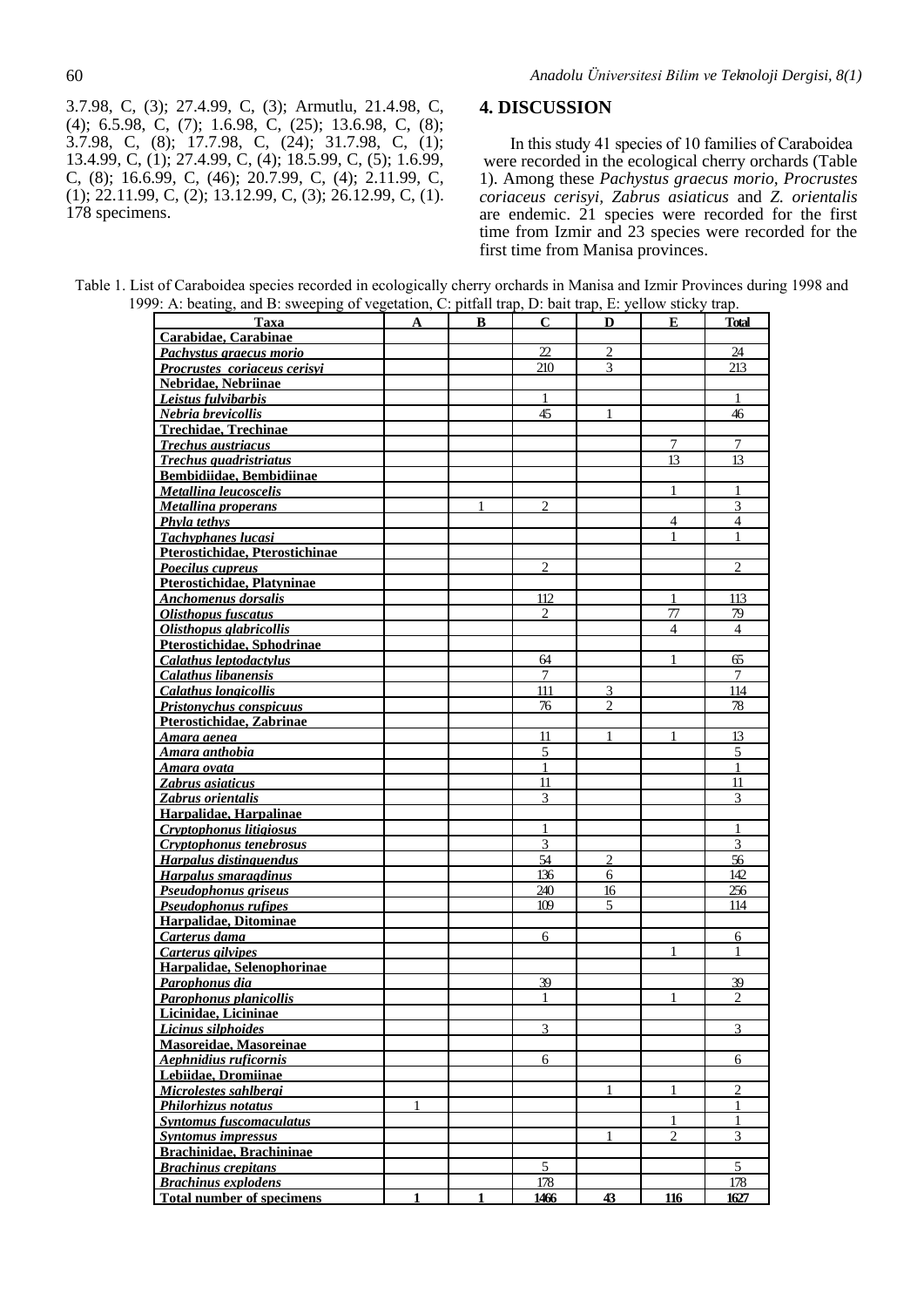**Relative abundance (%) 0.06 0.06 90.10 2.64 7.13 100.00**

Table 2. List of Caraboidea species collected in particular orchards in 1998 and 1999. MD: Muradiye, OR: Ören, AR: Armutlu. Legends:

|                                             | 1998           |              |                     |                                | 1999              |                  |                |                  |
|---------------------------------------------|----------------|--------------|---------------------|--------------------------------|-------------------|------------------|----------------|------------------|
| Taxa                                        | MD             | <b>OR</b>    | AR                  | <b>Sum</b>                     | MD                | <b>OR</b>        | AR             | Sum              |
| Carabidae, Carabinae                        |                |              |                     |                                |                   |                  |                |                  |
| ** /<br>***<br>Pachystus graecus morio      |                | 3            | 14                  | 17                             | 1                 |                  | 6              | 7                |
| ** / ***<br>Procrustes coriaceus cerisyi    | 23             | 27           | 80                  | 130                            | 52                | $\overline{2}$   | 29             | 83               |
| Nebridae, Nebriinae                         |                |              |                     |                                |                   |                  |                |                  |
| Leistus fulvibarbis                         |                |              |                     |                                |                   |                  | 1              | 1                |
| $**$<br>Nebria brevicollis                  | 8              | 17           | 9                   | 34                             | $\overline{4}$    | 5                | 3              | 12               |
| Trechidae, Trechinae                        |                |              |                     |                                |                   |                  |                |                  |
| Trechus austriacus                          |                | 1            |                     | 1                              | 2                 | 1                | 3              | 6                |
| Trechus quadristriatus                      |                |              | 2                   | $\overline{c}$                 | 8                 |                  | 3              | 11               |
| Bembidiidae, Bembidiinae                    |                |              |                     |                                |                   |                  |                |                  |
| $**$<br>Metallina leucoscelis               |                |              |                     |                                | $\mathbf{1}$      |                  |                | 1                |
| *<br>Metallina properans                    |                |              | 1                   | 1                              |                   |                  | 2              | $\overline{c}$   |
| $* / * *$<br>Phyla tethys                   |                |              |                     |                                | 1                 |                  | 3              | $\overline{4}$   |
| $**$<br>Tachyphanes lucasi                  | 1              |              |                     | 1                              |                   |                  |                |                  |
| Pterostichidae, Pterostichinae              |                |              |                     |                                |                   |                  |                |                  |
| $\frac{1}{*}$ / **<br>Poecilus cupreus      |                |              | $\mathbf{1}$        | 1                              | $\mathbf{1}$      |                  |                | 1                |
| Pterostichidae, Platyninae                  |                |              |                     |                                |                   |                  |                |                  |
| $**$<br>Anchomenus dorsalis                 | 1              | 7            | 59                  | 67                             | 1                 | 7                | 38             | 46               |
| $*$ /<br>$**$<br><b>Olisthopus</b> fuscatus | 3              |              | 5                   | 8                              | 66                |                  | 5              | 71               |
| **<br>Olisthopus glabricollis               |                |              |                     |                                | $\overline{4}$    |                  |                | $\overline{4}$   |
| Pterostichidae, Sphodrinae                  |                |              |                     |                                |                   |                  |                |                  |
| $* / * *$<br>Calathus leptodactylus         | 3              | 7            | 6                   | 16                             | 6                 | 39               | $\overline{4}$ | 49               |
| Calathus libanensis<br>**                   | 6              |              |                     | 6                              | 1                 |                  |                | 1                |
| <b>Calathus longicollis</b>                 | 42             | 13           | 10                  | 65                             | 28                | 8                | 13             | 49               |
| Pristonychus conspicuus                     | 17             | 7            | 28                  | 52                             | $\mathbf Q$       | 1                | 16             | 26               |
| Pterostichidae, Zabrinae                    |                |              |                     |                                |                   |                  |                |                  |
| $***$                                       |                |              |                     |                                |                   |                  |                |                  |
| Amara aenea<br>$\ast$                       | 1              |              | 6<br>$\overline{2}$ | 7<br>$\overline{c}$            | 2                 |                  | 4              | 6                |
| Amara anthobia<br>$\ast$                    |                |              |                     |                                |                   | $\overline{c}$   | $\mathbf{1}$   | 3<br>1           |
| Amara ovata<br>***                          |                |              |                     |                                |                   | 1                |                | 10               |
| Zabrus asiaticus<br>** / ***                |                |              | 1<br>1              | $\mathbf{1}$<br>$\overline{2}$ | 9<br>$\mathbf{1}$ | $\mathbf{1}$     |                |                  |
| Zabrus orientalis                           | 1              |              |                     |                                |                   |                  |                | 1                |
| Harpalidae, Harpalinae<br>$**$              |                |              |                     |                                |                   |                  |                |                  |
| Cryptophonus litigiosus<br>$\ast$           |                |              |                     |                                | 1                 |                  |                | 1                |
| Cryptophonus tenebrosus<br>$\ast$           |                | 1<br>6       | $\overline{2}$      | 3<br>7                         |                   |                  | 19             |                  |
| <b>Harpalus distinguendus</b><br>$* / * *$  |                |              | $\mathbf{1}$        |                                |                   | 30               |                | 49               |
| Harpalus smaragdinus<br>$* / **$            |                | 65           | $\overline{2}$      | 67                             | 1                 | 73               | 1              | 75               |
| Pseudophonus griseus<br>$* / **$            | 2              | 144          | 39                  | 185                            |                   | 69               | $\overline{c}$ | 71               |
| Pseudophonus rufipes                        | $\overline{2}$ | 24           | 54                  | 80                             | 6                 | 16               | 12             | 34               |
| Harpalidae, Ditominae                       |                |              |                     |                                |                   |                  |                |                  |
| ∗<br>Carterus dama<br>$\ast$                |                |              | $\sqrt{6}$          | 6                              |                   |                  |                |                  |
| Carterus gilvipes                           |                |              |                     |                                |                   |                  | $\mathbf{1}$   | $\mathbf{1}$     |
| Harpalidae, Selenophorinae                  |                |              |                     |                                |                   |                  |                |                  |
| $\ast$<br>Parophonus dia                    |                | $\mathbf{1}$ | $\,8\,$             | 9                              |                   |                  | 30             | 30               |
| Parophonus planicollis<br>$* / **$          |                |              | 1                   | 1                              | 1                 |                  |                | 1                |
| Licinidae, Licininae                        |                |              |                     |                                |                   |                  |                |                  |
| $***$<br>Licinus silphoides                 | 1              |              |                     | 1                              | $\mathbf{2}$      |                  |                | $\overline{2}$   |
| Masoreidae, Masoreinae                      |                |              |                     |                                |                   |                  |                |                  |
| $\ast$<br>Aephnidius ruficornis             |                | 1            | 3                   | $\overline{4}$                 |                   | 1                | 1              | 2                |
| Lebiidae, Dromiinae                         |                |              |                     |                                |                   |                  |                |                  |
| Microlestes sahlbergi<br>$\ast\ast$         | 1              |              |                     | 1                              | 1                 |                  |                | 1                |
| $\ast$<br>Philorhizus notatus               |                |              | 1                   | $\mathbf{1}$                   |                   |                  |                |                  |
| **<br>Syntomus fuscomaculatus               |                |              |                     |                                | 1                 |                  |                | 1                |
| $\ast$<br><b>Syntomus impressus</b>         |                | $\mathbf{1}$ |                     | $\mathbf{1}$                   |                   |                  | $\overline{2}$ | $\overline{c}$   |
| Brachinidae, Brachininae                    |                |              |                     |                                |                   |                  |                |                  |
| $\ast$<br><b>Brachinus crepitans</b>        |                | 1            |                     | 1                              |                   | 4                |                | $\overline{4}$   |
| $* / * *$<br><b>Brachinus explodens</b>     | $\sqrt{5}$     | 18           | 77                  | 100                            |                   | 3                | 75             | 78               |
| <b>Total</b>                                | 117            | 344          | $\overline{419}$    | 880                            | 210               | $\overline{263}$ | 274            | $\overline{747}$ |

\* first record from Izmir province, \*\* first record from Manisa province, \*\*\* endemic to Turkey.

Using pitfall traps 1466 specimens (90.10%) belonging to 30 species were collected, 116 specimens (7.13%) belonging to 15 species were collected by sticky yellow traps, 43 specimens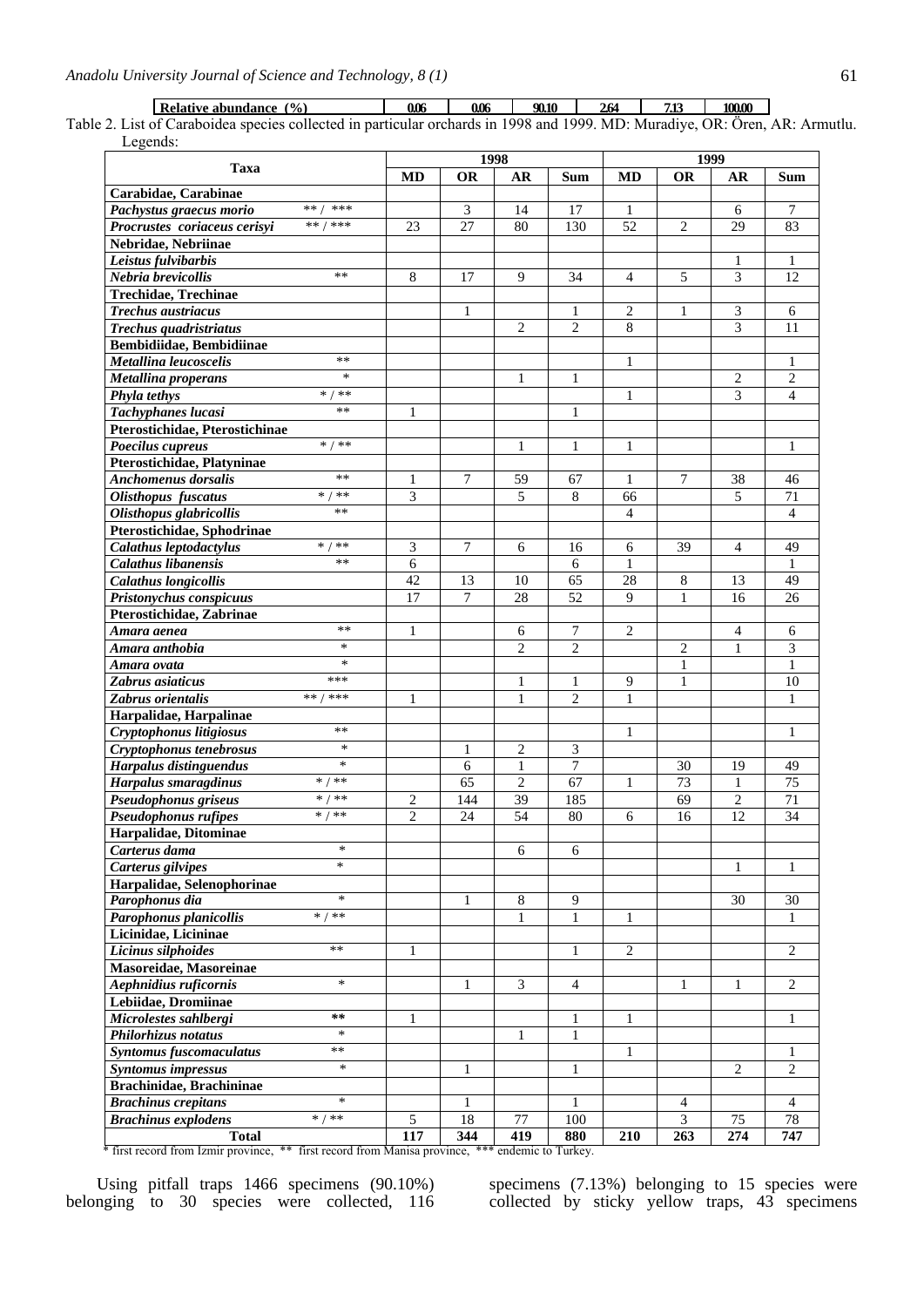(2.64%) belonging to 12 species were collected by bait traps, and 1 and 1 specimen of two species (0.06%) were collected by beating and sweeping from vegetation. Between the samples and the number of species a positive correlation (r=0.882) has been determined for each way of collection. Pitfall traps proved to be the most effective method for monitoring the beetles of Caraboidea in cherry orchards when the location of the insects in biotope was taken into consideration.

As shown in Table 2, 28 species of Caraboidea were recorded in Muradiye. In Ören the number of recorded species was 21 and in Armutlu 31. Thirteen species were recorded in all three study orchards. 327 specimens (20.10%) were recorded in Muradiye as well as 607 specimens (37.30%) from Ören and 693 specimens (42.60%) from Armutlu. The total number of specimens collected in the study orchards was 880 in 1998 and 747 in 1999. The dominant species in the collected material were *Pseudophonus griseus* (256), *P.coriaceus cerisyi* (213), *Brachinus explodens*  (178), *Harpalus smaragdinus* (142), *Pseudophonus rufipes* (114), *Calathus longicollis* (114), *Anchomenus dorsalis* (113), *Olisthopus fuscatus* (79), *Pristonychus conspicuus* (78) and *Calathus leptodactylus* (65). The relative abundance of each species was 15.73, 13.09, 10.94, 8.73, 7.00, 7.00, 6.94, 4.85, 4.79, 3.99, respectively. Those ten species constitute 83.06% of all examined specimens.

Neither those species nor other caraboids have been reported from conventional or integrated cherry orchards up to now by recent studies conducted by Ulu et al. (1995), Özbek et al. (1996), Ulusoy et al. (1999) and Özder (1999). When compared to the above mentioned studies, it is thought that ecological management methods have got positive effects on the abundance of the Caraboid fauna in these cherry orchards.

Some of those species belonging to Harpalidae and Zabrinae are known as consumers of plant material while some of them are known as consumer of both animal and plant material (*Poecilus cupreus, P.rufipes*). Among the predator species *P.coriaceus ceriysi, Nebria brevicollis, Trechus* spp.*, A.dorsalis, Licinus silphoides* can be listed. Other species cited above probably have got predaceous feeding habit. In this study, there has not been any sort of observation related to the feeding of any of the predator species with their prey.

In the following studies, it is hoped that further studies on the feeding habits of some significant species, their preys and efficiencies and their roles in cherry orchards will be realised and we hope that the above mentioned studies will enrich our knowledge in this field and will lead us to new horizons.

## **ACKNOWLEDGEMENTS**

The authors would like to thank Mr. M. A. Işık, B. Aksoy and H. Sevinay for providing access to their farms during the study. Thanks are also due to Mrs. N. Gülperçin for technical assistance in field and in laboratory. Support for this study was provided by State Planning Organisation grant 98 K 121280 and the Rectorate of Ege University Research Fund.

## **REFERENCES**

- Battoni, F. and Vereschagina, T. (1984). Materiali Per una revisione dei *Calathus* Bonelli del gruppo *fuscipes* (Coleoptera, Carabidae). *G. It. Ent.* 2, 129-162.
- Bodemeyer, E. (1900). *Quer durch Klein-Asien in den Bulghar-Dagh. Eine naturwissenschaftliche studien-reise. -Druck und Werlag, Emmendingen*, 98-133.
- Bytinski-Salz, H. (1956). Anadolu'da bir seyahatta toplanan Koleopter ve Himenopter'ler 1. *I.Ü. Fen Fakültesi Mecmuası* Ser*.* B 21 (4), 211- 229.
- Casale, A. (1988). Revisione degli *Sphodrina* (Coleoptera, Carabidae, Sphodrini). *Monografie V. Museo Regionale di Scienze Naturali*, Torino, 1-1024.
- Csiki, E. (1927). *Carabidae: Carabinae.* Coleopterorum Catalogus, Ed. Schenkling, S., Partes 91 & 92. Junk Publ., Berlin, 1-621.
- Csiki, E. (1928). *Carabidae: Harpalinae.* Coleopterorum Catalogus, Ed. Schenkling, S., Pars 98. Junk Publ., Berlin, 227-345.
- Csiki, E. (1930). *Carabidae: Harpalinae IV.* Coleopterorum Catalogus, Ed. Schenkling, S., Pars 112. Junk Publ., Berlin, 1-732.
- Csiki, E. (1932). *Carabidae: Harpalinae VI.* Coleopterorum Catalogus, Ed. Schenkling, S., Pars 121. Junk Publ., Berlin, 1-1592.
- Csiki, E. (1933). *Carabidae: Harpalinae VIII.* Coleopterorum Catalogus, Ed. Schenkling, S., Pars 126. Junk Publ., Berlin, 1-1933.
- Gadeau de Kerville, H. G. (1939). Récit sommaire du voyage et liste méthodique des invértébrés et des vértébrés récoltés en Asie-mineure. *Voyage Zoologique Henri Gadeau de Kerville en Asie-Mineure* (Avril-Mai, 1912), *Tome I. Paul Le Chevalier*, Paris, 1-148.
- Gül-Zümreoğlu, S. (1972). *Izmir Bölge Zirai Mücadele Araştırma Enstitüsü Böcek ve Genel Zararlılar Kataloğu*, 1928-1969, Izmir, 1-119.